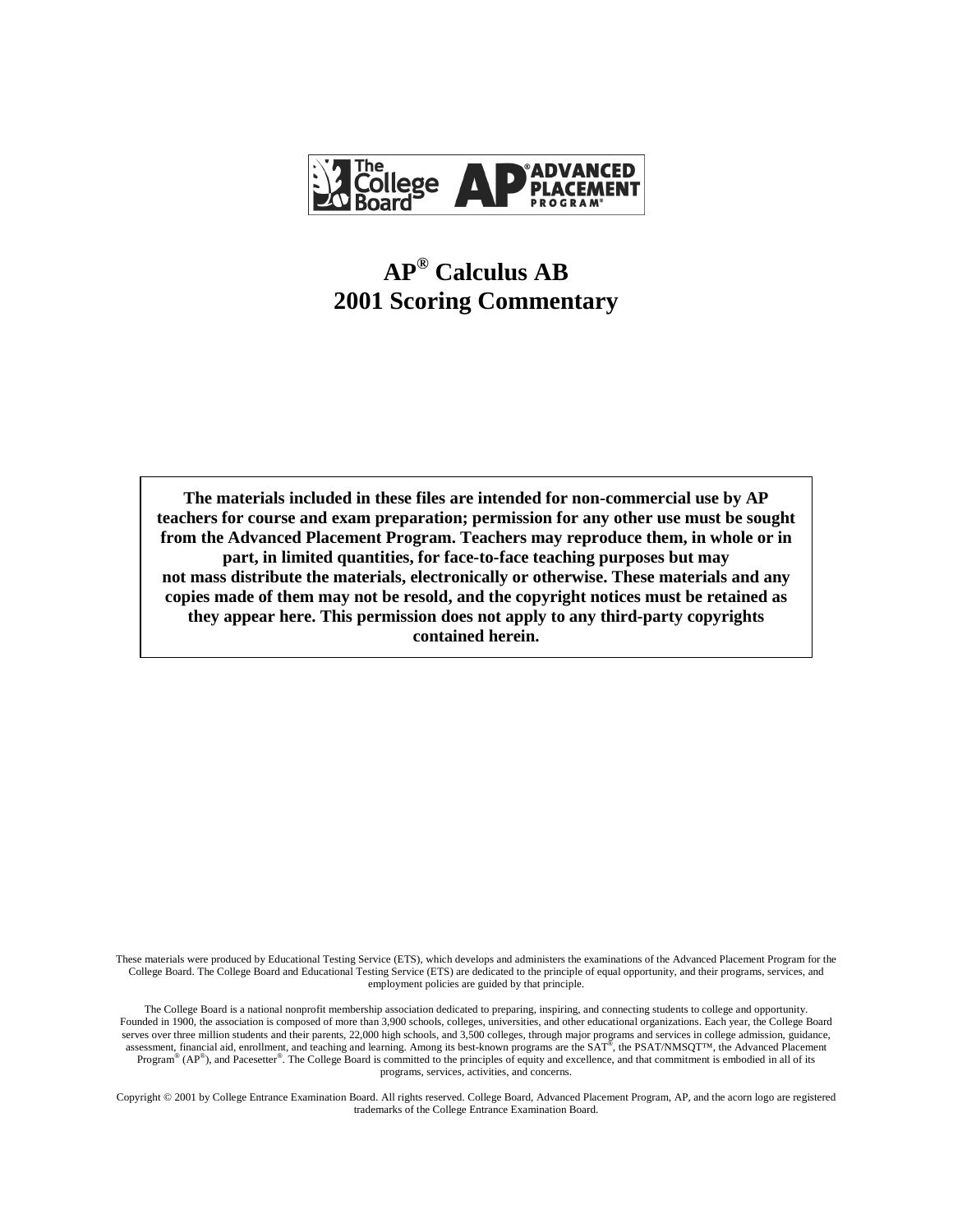### **Question 1**

This problem presented the student with two regions in the first quadrant.

Parts (a) and (b) of this problem required the student to use definite integrals to find the areas of two regions. Part (c) asked the student to find the volume of a solid with known cross sections (in this case, a solid of revolution). A calculator equation-solver (numerical or graphical) was needed to find the intersection of two curves that form part of the boundary of the regions in question. It was expected that students would also use the numerical integration capabilities of their calculators to evaluate the definite integrals.

The mean score was 4.84.

Sample A

The student earned all 9 points. Note that in part (a) the student used a correct *dy* integral.

Sample D

The student earned 7 points: 3 points in part (a), 3 points in part (b), and 1 point in part (c). In part (c) the student had an incorrect integrand and was ineligible for the answer point.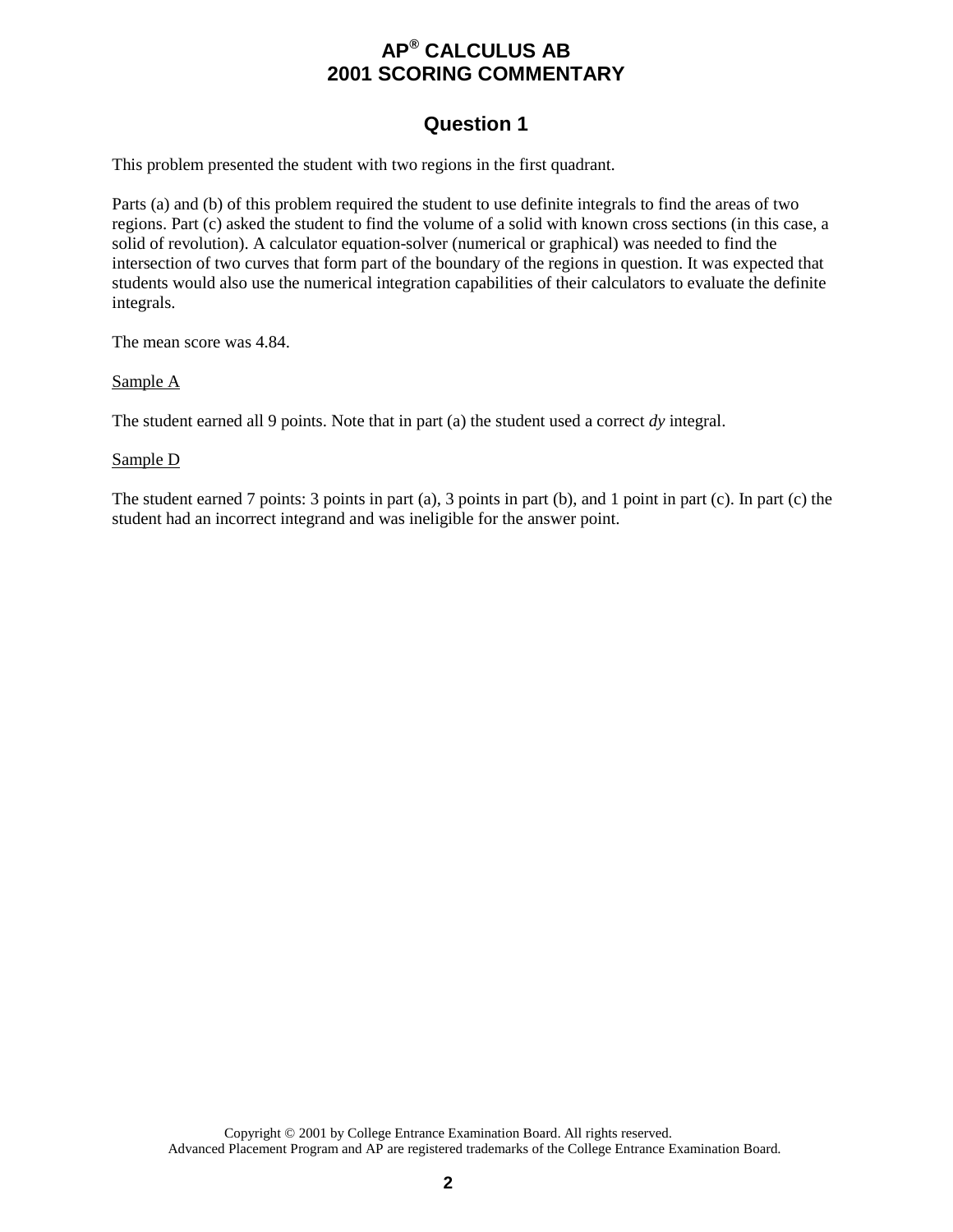### **Question 2**

This problem presented the student with tabular data representing water temperature readings in a pond recorded at regular time intervals.

Part (a) asked for an approximation of a derivative (with appropriate units) and part (b) asked for a (trapezoidal) approximation of a definite integral representing the average value of the temperature using this tabular data. In part (c), a function model for the water temperature was introduced. The student was asked to calculate a derivative analytically and to provide an interpretation of its meaning in this physical context. Part (d) required the student to calculate the average value of the function model over the time interval in part (b). This problem reflected the increased emphasis on working with multiple representations of functions. It illustrated two ways of working with data: approximations based on actual data values and analytic work based on a model approximating the data.

The mean score was 3.48.

#### Sample A

The student earned all 9 points.

#### Sample C

The student earned 7 points: 1 point in part (a), 2 points in part (b), 1 point in part (c), and 3 points in part (d). The second point in part (a) was not earned because units were omitted. The student did not earn the second point in part (c). The second point in part (c) required the student to use a word or phrase to indicate that the temperature is decreasing, and this student did not.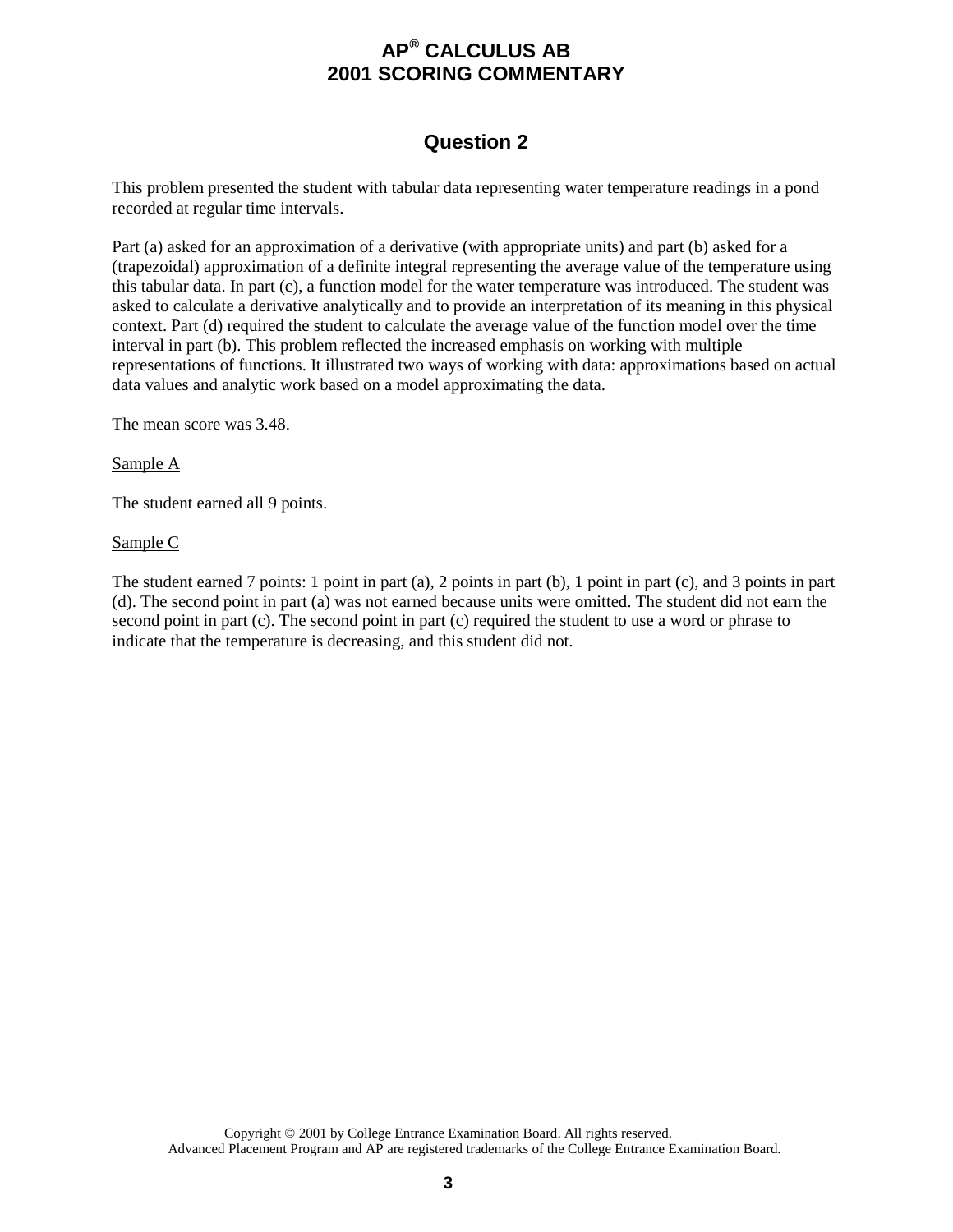### **Question 3**

This problem presented the student with a car's initial velocity and a piecewise linear graphical representation of the car's acceleration over a time interval. The different parts of the problem asked for interpretations and conclusions regarding the car's velocity. This required the student to both recognize the acceleration graph as that of the derivative of the velocity and to reason using this graphical representation of the derivative. It is possible that a student might have chosen to obtain a piecewise formula for the acceleration function in order to work analytically, but it would have been more efficient to reason directly from the graph.

Part (a) asked for an interpretation of the rate of change of the velocity at a given time (obtained by the sign of the value of the acceleration function). Parts (b), (c), and (d) each required calculating accumulated changes in velocity in terms of definite integrals of the acceleration function, all of which could be computed directly by summing the signed areas of triangles, rectangles and/or trapezoids. Part (c) also involved an analysis of local extrema and endpoint analysis in finding the time at which an absolute maximum velocity occurs. All parts of the problem asked for supporting reasons and justifications for the students' conclusions.

The mean score was 2.40.

Sample A

The student earned all 9 points.

#### Sample D

The student earned 7 points: 1 point in part (a), 2 points in part (b), 3 points in part (c), and 1 point in part (d). The fourth point in part (c) was not earned because the student did not properly eliminate  $t = 18$ from consideration. The second point in part (d) was not earned because the student did not justify the answer provided.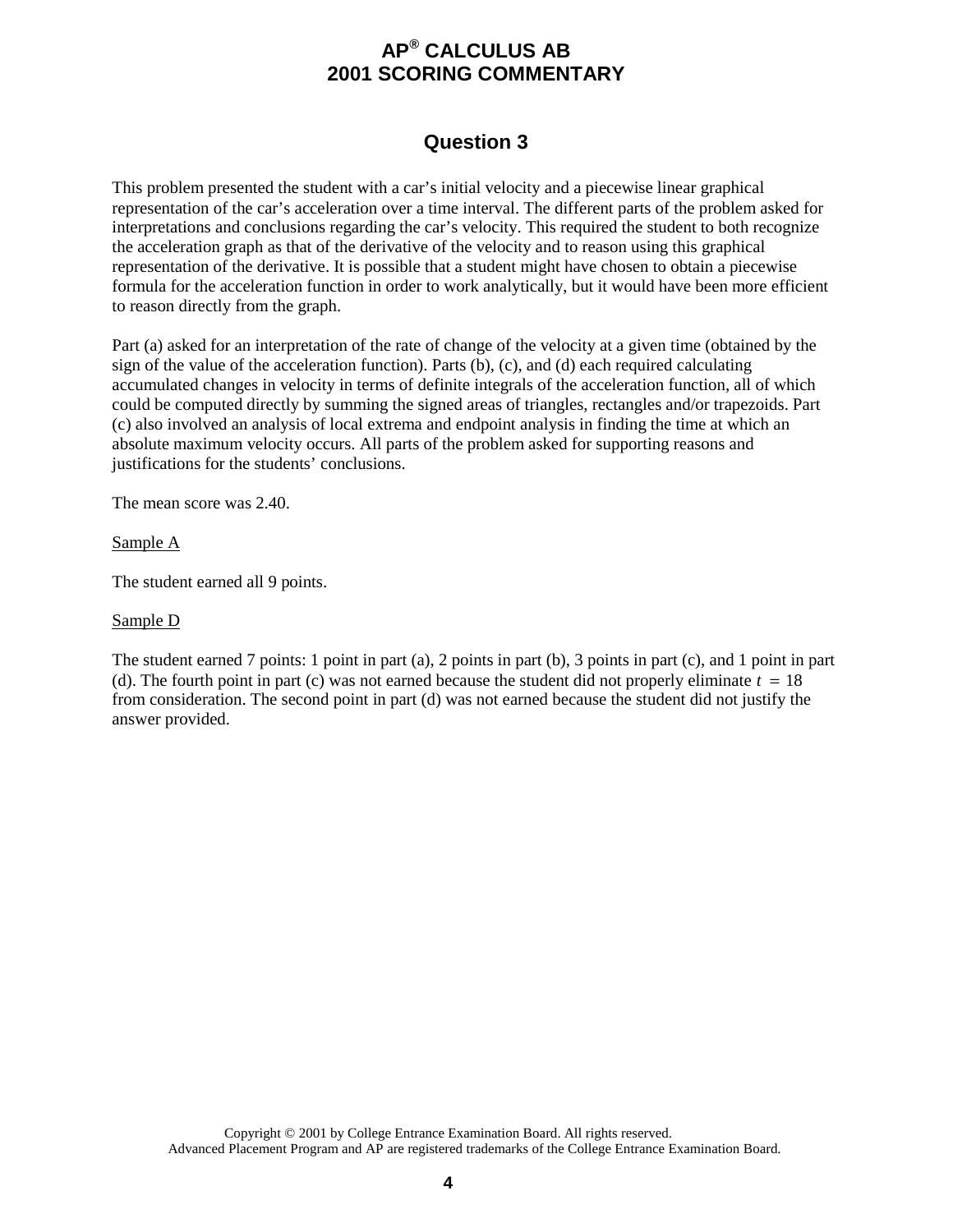### **Question 4**

This problem presented the student with a derivative of a function *h* and an initial value of the function. Given this information, a student might have attempted to determine the function *h* explicitly by first antidifferentiating *h*′ and then using the given initial condition to determine the constant of integration. However, the function *h* had a discontinuity at  $x = 0$  and so the initial condition only determined the function for *x* > 0 . For all parts of this problem the student could have used information supplied by the given derivative *h*′ or its derivative *h*′′ .

Part (a) asked for the critical values and for an extrema analysis with justification. This justification could have involved either the first or second derivative tests. Part (b) asked for a concavity analysis that could be in terms of the second derivative or in terms of the increasing/decreasing behavior of the first derivative. Part (c) required the student to find the equation of the line tangent to the graph of *h* at the point defined by the initial condition. Part (d) tied parts (b) and (c) together by asking for a geometric analysis of the relationship of the line tangent to the graph of *h* found in part (c) by using the concavity information from part (b).

The mean score was 3.05.

Sample A

The student earned all 9 points.

#### Sample D

The student earned 7 points: 4 points in part (a), 2 points in part (b), and 1 point in part (c). The student correctly used the second derivative test in part (a) but failed to exclude "0" in part (b). The point in part (d) was not earned because the student did not make it clear that the curve was concave up on the given interval.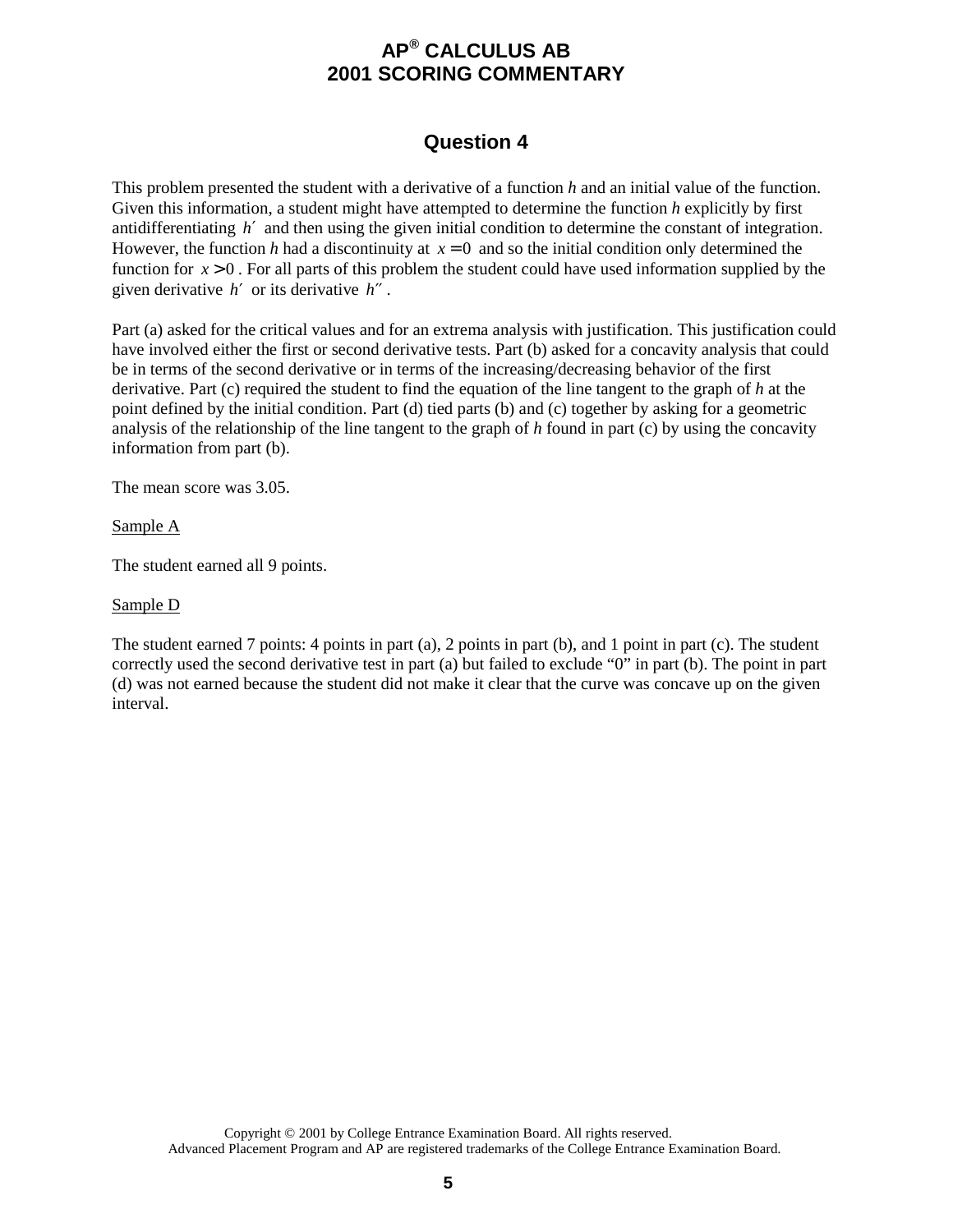### **Question 5**

This problem presented the student with a cubic polynomial function involving three undetermined coefficients, along with the location of a local minimum and a point of inflection of the graph.

Part (a) asked the student to determine the values of two of the coefficients using the given information. This problem was a slight variation of the routine exercise of finding the extrema and points of inflection of a given function. Part (b) provided additional information — the value of a definite integral of the cubic function — and the student was asked to use this to find the remaining coefficient of the polynomial.

The mean score was 6.11.

Sample A

The student earned all 9 points.

Sample C

The student earned 7 points: 3 in part (a) and 4 in part (b). In part (a) the student mistakenly substituted  $-1$  into  $f''$  and then followed with a calculation error in finding the value of *b*. The work in part (b) was consistent with the values of *a* and *b* obtained in part (a).